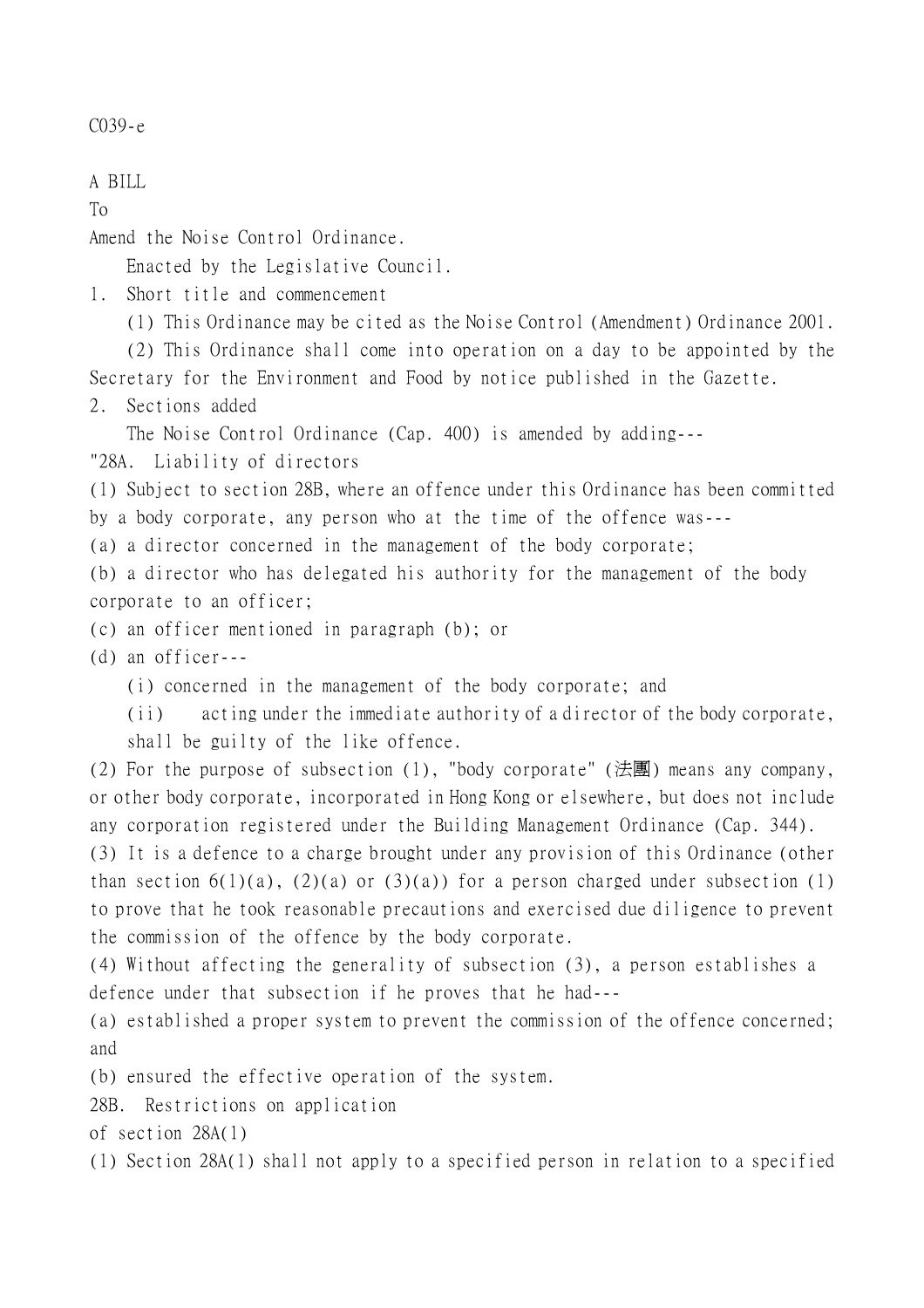offence unless---

(a) proceedings have been instituted against the specified body corporate for an offence under this Ordinance in relation to a specified place (and whether or not the specified body corporate is convicted of that offence);

(b) the Authority has, in relation to those proceedings, served on the specified person a notice in the form specified in the Schedule; and

(c) the specified offence---

(i) relates to that specified place; and

(ii) occurs after the date on which that notice is served on the specified person.

(2) The Authority may, by notice published in the Gazette, amend the Schedule.

(3) In this section---

"proceedings have been instituted" (法律程序已經提出), in relation to an offence under this Ordinance, means a complaint or information in respect of the offence has been made or laid, as the case may be;

"specified body corporate" (指明法團), in relation to a specified person, means a body corporate mentioned in section 28A(2) in respect of which the specified person is such a specified person;

"specified offence" (指明罪行) means a like offence mentioned in section 28A(1); "specified person" (指明的人) means a director mentioned in section  $28A(1)(a)$  or (b) or an officer mentioned in section  $28A(1)(c)$  or (d);

"specified place" (指明㆞方) means---

(a) any domestic premises, public place or construction site; or

(b) any place other than any domestic premises, public place or construction site.

(4) For the avoidance of doubt, it is hereby declared that the Authority has the power to serve the notice referred to in subsection (1)(b).

28C. Codes of practice

(1) The Authority may issue codes of practice containing such practical guidance as he thinks fit for the purpose of providing industries with good management practice in respect of section 28A(3).

(2) The Authority may from time to time revise the whole or any part of any code of practice issued under subsection (1) by revoking, varying or adding to its provisions or requirements.

(3) A code of practice or any revision to a code of practice shall be published in the Gazette.

(4) A code of practice or any revision to a code of practice commences at the beginning of the day on which it is published.".

3. Schedule added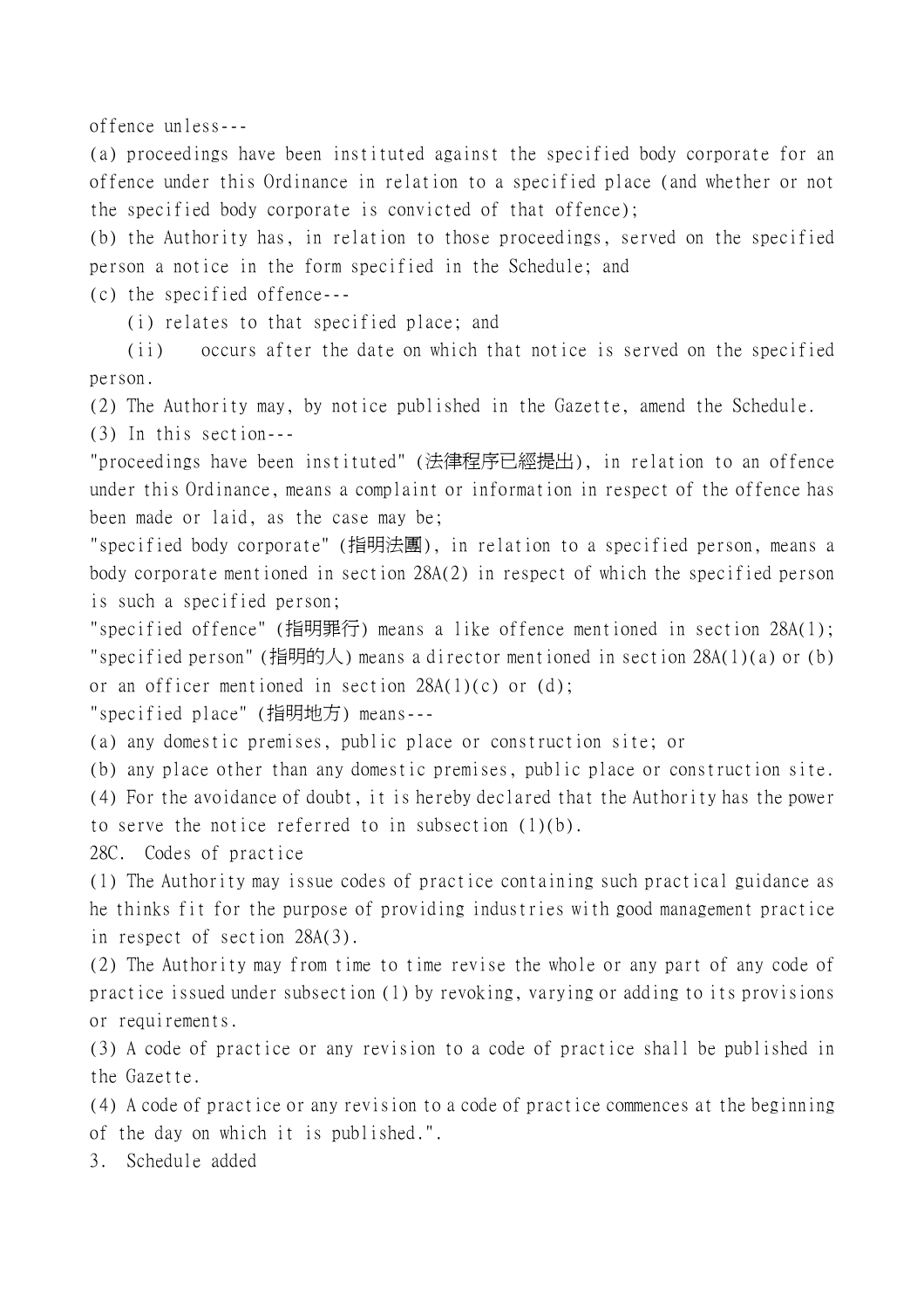By repealing "SCHEDULE" and substituting the following---

"SCHEDULE [s. 28B]

Notice under Section 28B(1)(b) of the Noise Control

Ordinance (Chapter 400) to Director or

Officer of Body Corporate

FROM : The NOISE CONTROL AUTHORITY appointed under section 3(1) of the Noise Control Ordinance (Cap. 400)

TO : ..................................... (name of person)

1. You are Hereby Advised that---

(a) proceedings have been instituted against

(name of body corporate) for an offence under the Noise

Control Ordinance (Cap. 400) in relation to

(address or other identifying particulars of domestic premises, public place,

construction site, or other place, to which the offence relates); and

(b) it is believed that you are one or more of the following---

(i) a director concerned in the management of the above-named body corporate;

(ii) a director who has delegated his authority for the management of the above-named body corporate to an officer;

(iii) an officer mentioned in subparagraph (ii) above;

(iv) an officer---

(A) concerned in the management of the above-named body corporate; and (B) acting under the immediate authority of a director of the above-named body corporate; and

(c) whether or not the above-named body corporate is convicted of the offence mentioned in paragraph (a) above---

(i) in relation to any offence under any provision of the Noise Control Ordinance (Cap. 400) committed in relation to the same domestic premises, public place, construction site, or other place, mentioned in that paragraph by that body corporate after the date of service of this notice on you; and

(ii) by virtue of sections 28A and 28B of the Noise Control Ordinance (Cap. 400),

proceedings may also be taken against you for the offence mentioned in subparagraph (i) above in your capacity mentioned in paragraph (b) above.

2. Copies of sections 28A and 28B of the Noise Control Ordinance (Cap. 400) are attached for your information.

Dated this .......... day of ................................ 20 .......... Signed :

Noise Control Authority/ public officer authorized under section 3(3) of the Noise